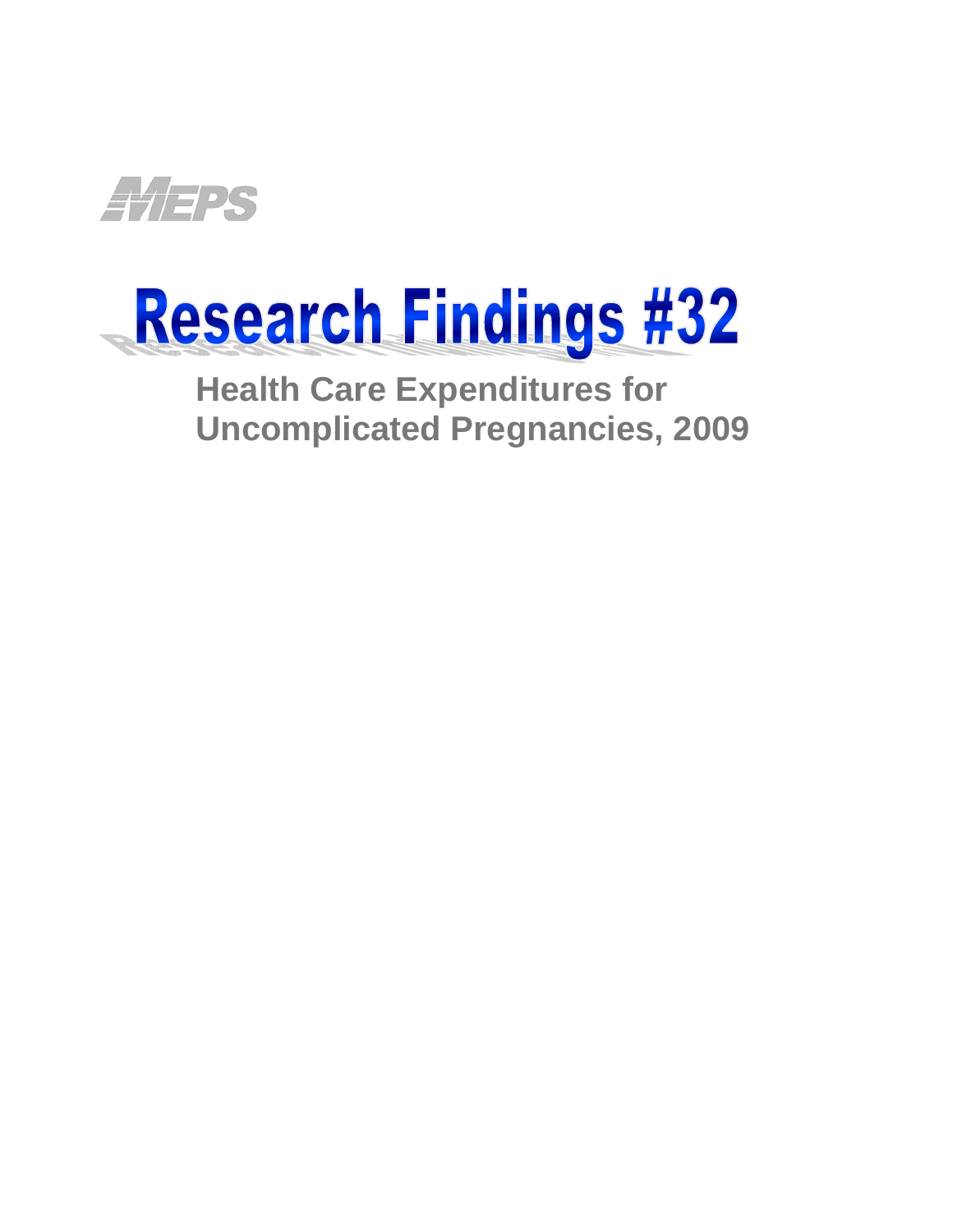#### **ABSTRACT**

This analysis updates AHRQ *Research Findings #27, Health Care Expenditures for Uncomplicated Pregnancies* to produce estimates in 2009 dollars of the expenses associated with an uncomplicated pregnancy, including both the prenatal care and the inpatient delivery, overall and by groups defined by the insurance status of the mother. The prenatal-care expenses are broken out by type, including those for the office-based visits, those for the prescription medicines, and those for all other medical care.

#### **Suggested Citation**

Rohde, F. and Machlin, S. *Health Care Expenditures for Uncomplicated Pregnancies, 2009.* Research Findings No. 32. June 2012. Agency for Healthcare Research and Quality, Rockville, MD. http://www.meps.ahrq.gov/mepsweb/data\_files/publications/rf32/rf32.pdf

∗ ∗ ∗

The estimates in this report are based on the most recent data available at the time the report was written. However, selected elements of MEPS data may be revised on the basis of additional analyses, which could result in slightly different estimates from those shown here. Please check the MEPS Web site for the most current file releases.

Center for Financing, Access, and Cost Trends Agency for Healthcare Research and Quality 540 Gaither Road Rockville, MD 20850 http://www.meps.ahrq.gov/

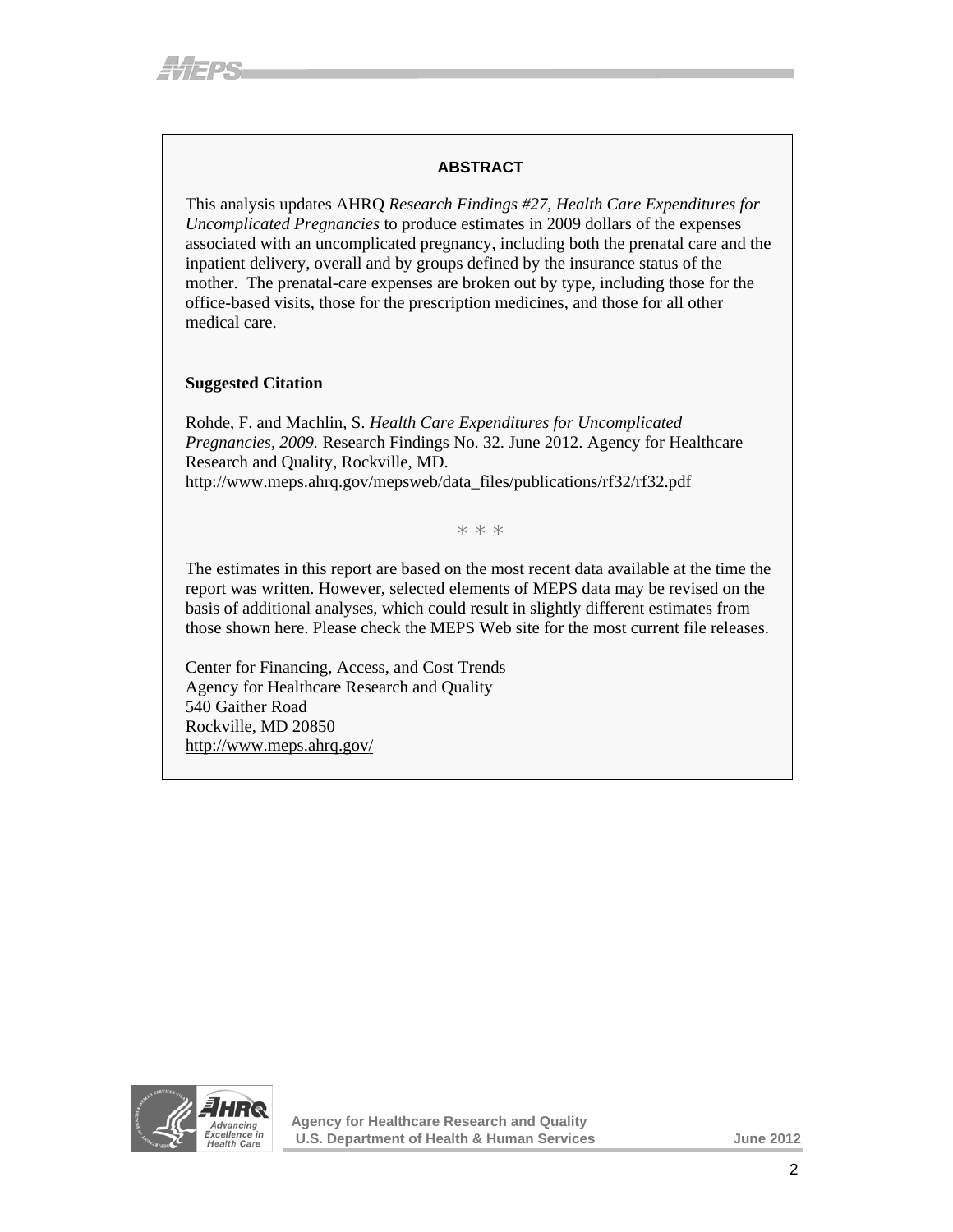# **The Medical Expenditure Panel Survey (MEPS)**

# **Background**

The Medical Expenditure Panel Survey (MEPS) is conducted to provide nationally representative estimates of health care use, expenditures, sources of payment, and insurance coverage for the U.S. civilian noninstitutionalized population. MEPS is co-sponsored by the Agency for Healthcare Research and Quality (AHRQ), formerly the Agency for Health Care Policy and Research, and the National Center for Health Statistics (NCHS).

MEPS comprises three component surveys: the Household Component (HC), the Medical Provider Component (MPC), and the Insurance Component (IC). Together these surveys yield comprehensive data that provide national estimates of the level and distribution of health care use and expenditures, support health services research, and can be used to assess health care policy implications.

MEPS is the third in a series of national probability surveys conducted by AHRQ on the financing and use of medical care in the United States. The National Medical Care Expenditure Survey (NMCES) was conducted in 1977, the National Medical Expenditure Survey (NMES) in 1987. Beginning in 1996, MEPS continues this series with design enhancements and efficiencies that provide a more current data resource to capture the changing dynamics of the health care delivery and insurance system.

The design efficiencies incorporated into MEPS are in accordance with the Department of Health and Human Services (DHHS) Survey Integration Plan of June 1995, which focused on consolidating DHHS surveys, achieving cost efficiencies, reducing respondent burden, and enhancing analytical capacities. To accommodate these goals, MEPS design features include linkage with the National Health Interview Survey (NHIS), from which the sample for the MEPS-HC is drawn, and enhanced longitudinal data collection for core survey components. The MEPS-HC augments NHIS by selecting a sample of NHIS respondents, collecting additional data on their health care expenditures, and linking these data with additional information collected from the respondents' medical providers, employers, and insurance providers.

# **Household Component**

The MEPS-HC, a nationally representative survey of the U.S. civilian noninstitutionalized population, collects medical expenditure data at both the person and household levels. The HC collects detailed data on demographic characteristics, health conditions, health status, use of medical care services, charges and payments, access to care, satisfaction with care, health insurance coverage, income, and employment.

The HC uses an overlapping panel design in which data are collected through a preliminary contact followed by a series of five rounds of interviews over a two-and-a-half year period. Using computer-assisted personal interviewing (CAPI) technology, data on medical expenditures and use for two calendar years are collected from each household. This series of data collection rounds is launched each subsequent year on a new sample of households to provide overlapping panels of survey data and, when combined with other ongoing panels, will provide continuous and current estimates of health care expenditures.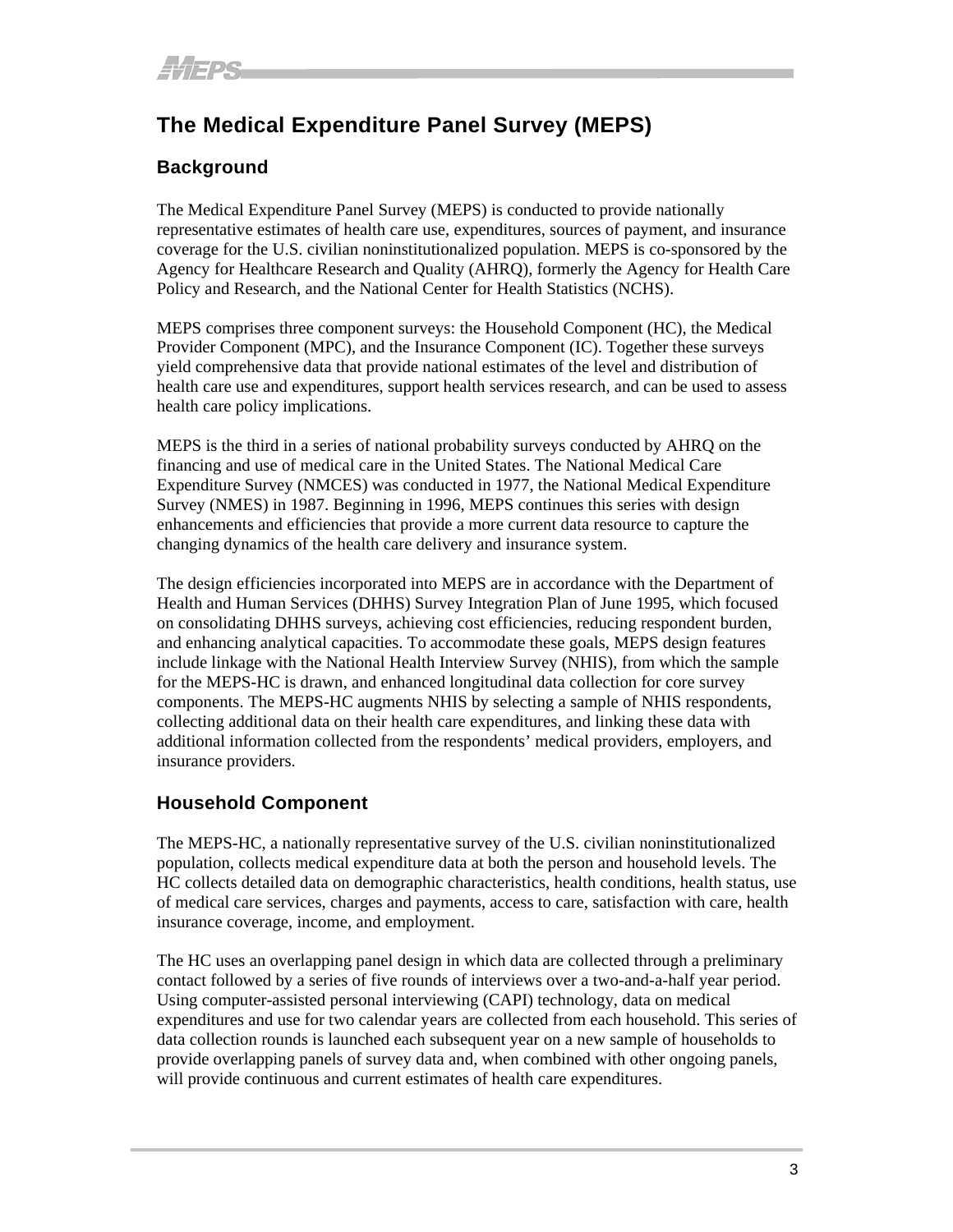The sampling frame for the MEPS-HC is drawn from respondents to NHIS, conducted by NCHS. NHIS provides a nationally representative sample of the U.S. civilian noninstitutionalized population, with oversampling of Hispanics and blacks.

## **Medical Provider Component**

The MEPS-MPC supplements and validates information on medical care events reported in the MEPS-HC by contacting medical providers and pharmacies identified by household respondents. The MPC sample includes all hospitals, hospital physicians, home health agencies, and pharmacies reported in the HC. Also included in the MPC are all office-based physicians:

- **Providing care for HC respondents receiving Medicaid.**
- Associated with a 75 percent sample of households receiving care through an HMO (health maintenance organization) or managed care plan.
- Associated with a 25 percent sample of the remaining households. Data are collected on medical and financial characteristics of medical and pharmacy events reported by HC respondents, including:
	- Diagnoses coded according to ICD-9 (9th Revision, International Classification of Diseases) and DSMIV (Fourth Edition, Diagnostic and Statistical Manual of Mental Disorders).
	- Physician procedure codes classified by CPT-4 (Current Procedural Terminology, Version 4).
	- Inpatient stay codes classified by DRG (diagnosis related group).
	- Prescriptions coded by national drug code (NDC), medication names, strength, and quantity dispensed.
	- Charges, payments, and the reasons for any difference between charges and payments.

The MPC is conducted through telephone interviews and mailed survey materials.

## **Insurance Component**

The MEPS-IC collects data on health insurance plans obtained through private and public sector employers. Data obtained in the IC include the number and types of private insurance plans offered, benefits associated with these plans, premiums, contributions by employers and employees, and employer characteristics.

Establishments participating in the MEPS-IC are selected through two sampling frames:

- A Bureau of the Census list frame of private sector business establishments.
- The Census of Governments from the U.S. Census Bureau.

Data from these sampling frames are collected to provide annual national and state estimates of the supply of private health insurance available to American workers and to evaluate policy issues pertaining to health insurance. Since 2000, the Bureau of Economic Analysis has used national estimates of employer contributions to group health insurance from the MEPS-IC in the computation of Gross Domestic Product (GDP).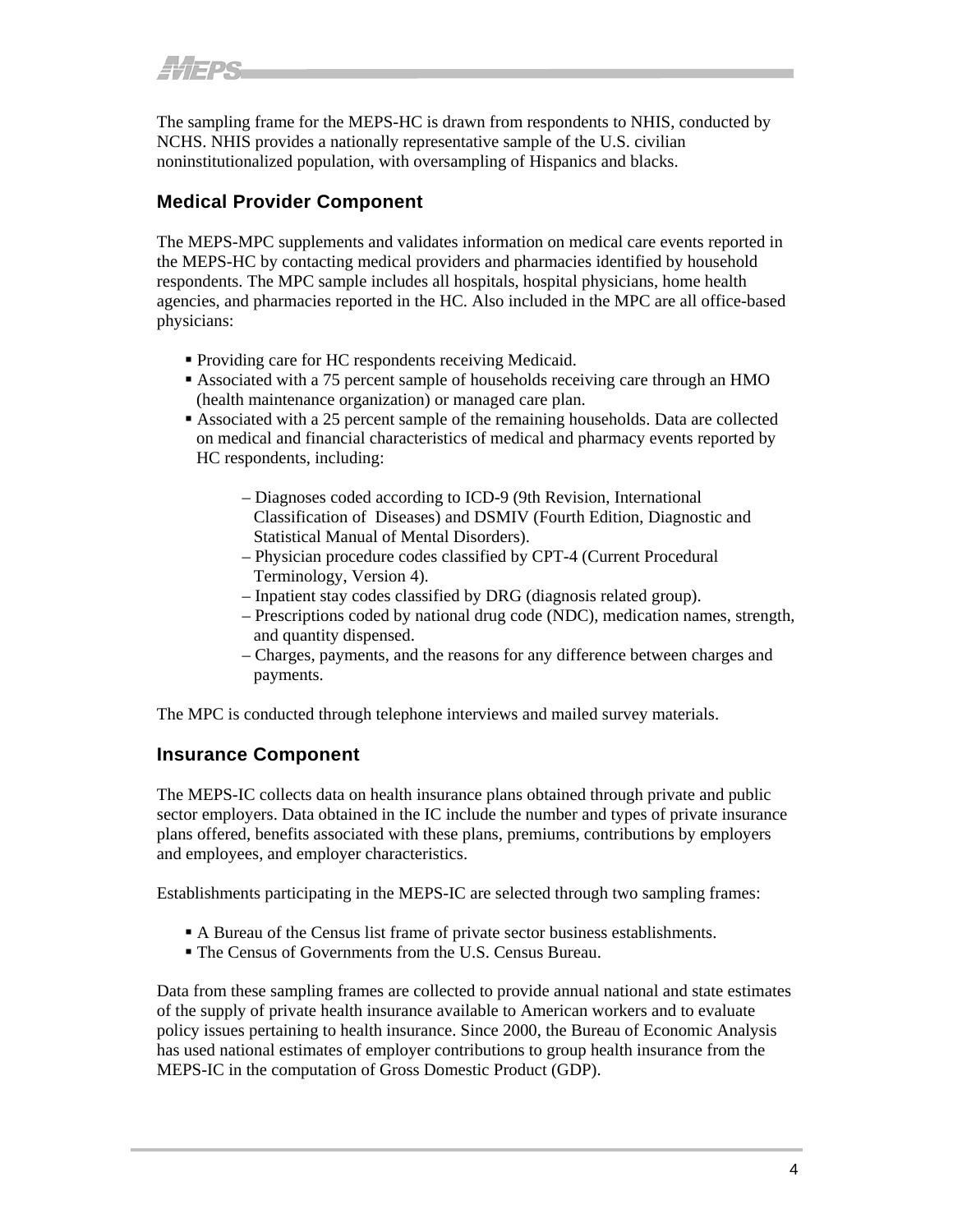The MEPS-IC is an annual panel survey. Data are collected from the selected organizations through a prescreening telephone interview, a mailed questionnaire, and a telephone followup for non-respondents.

## **Survey Management**

MEPS data are collected under the authority of the Public Health Service Act. They are edited and published in accordance with the confidentiality provisions of this act and the Privacy Act. NCHS provides consultation and technical assistance.

As soon as data collection and editing are completed, the MEPS survey data are released to the public in staged releases of summary reports and microdata files. Summary reports and microdata files are available through the Internet on the MEPS Web site: http://www.meps.ahrq.gov/

For more information, visit the MEPS Web site or email [MEPSProjectDirector](mailto:MEPSProjectDirector@ahrq.hhs.gov)@ahrq.hhs.gov.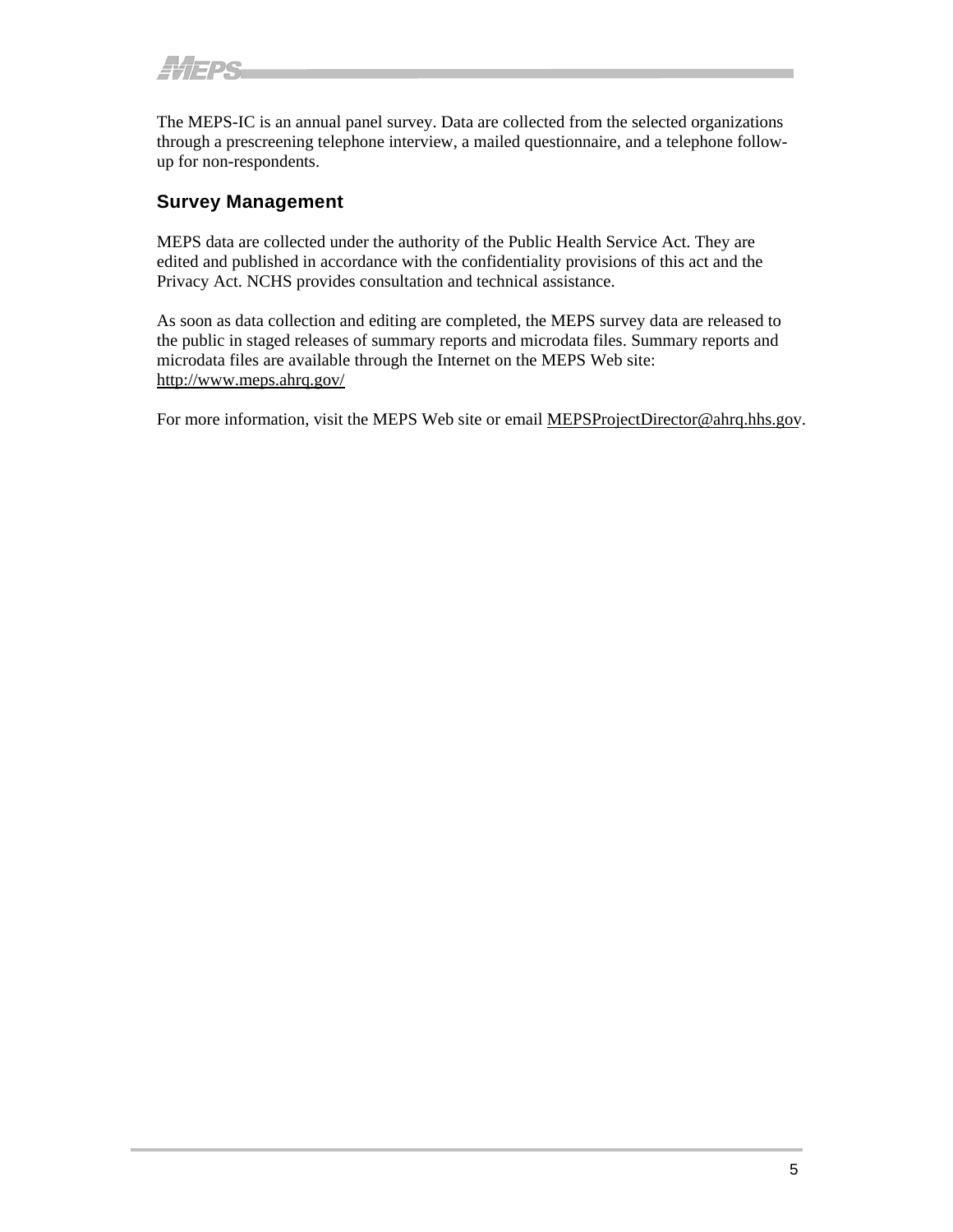# **Table of Contents**

<u> 1989 - Andrea Barbara, manazarta eta programa eta politikaria eta programa eta politika eta programa eta poli</u>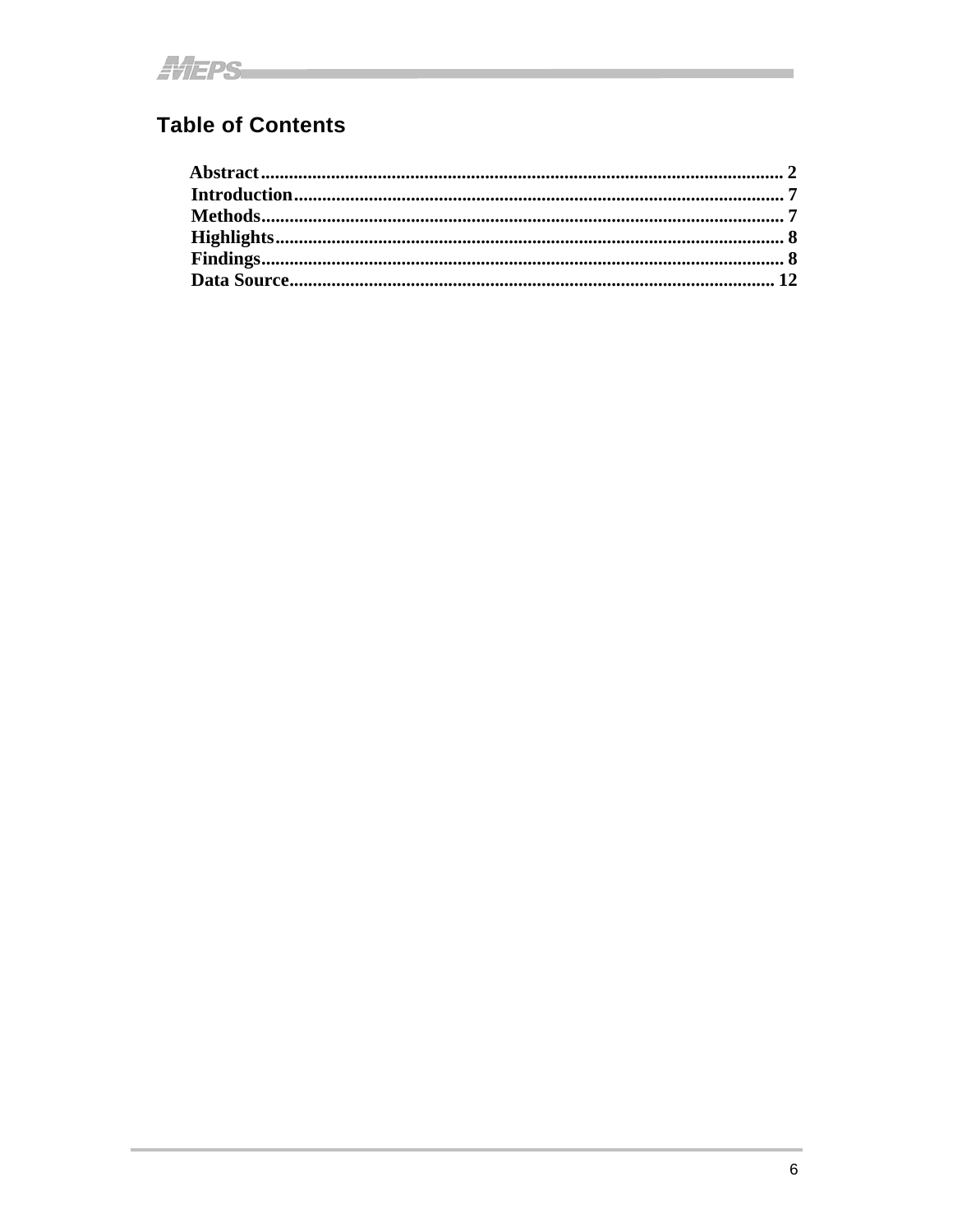# **Health Care Expenditures for Uncomplicated Pregnancies, 2009**

Frederick Rohde, MA, Agency for Healthcare Research and Quality Steven Machlin, MS, Agency for Healthcare Research and Quality

# **Introduction**

This analysis updates AHRQ *Research Findings #27, Health Care Expenditures for Uncomplicated Pregnancies,* using data pooled from three panels of the Medical Expenditure Panel Survey Household Component (MEPS-HC) to produce estimates in 2009 dollars of expenses associated with an uncomplicated pregnancy, including both the prenatal care and the inpatient delivery. Medical expenditures are defined in MEPS as payments to hospitals, physicians, pharmacies, and other health care providers for services provided, and include direct payments by individuals, private and public insurance plans, and other miscellaneous payment sources.

In this report, the average expenditure per pregnancy is shown for the prenatal-care portion of the pregnancy, for the delivery portion, and for the total for all women and groups defined by insurance status—those with private insurance in the month of delivery and in the eight months prior, those with Medicaid in the month of delivery and in the eight months prior, and all other women. Additionally, the prenatal-care portion of the pregnancy expenses are broken out by the type of expense—those for office-based visits, for prescription drug purchases and for all other medical services and equipment. Finally, for each of the expenses, the average percentage of the expenses paid out of pocket, paid by private insurance,  $\frac{1}{2}$  paid by Medicaid, and paid by all other sources<sub>2</sub> is shown.

# **Methods**

The MEPS-HC collects data from a nationally representative sample of households through an overlapping panel design. A new panel of sample households is selected each year and five rounds of data are collected from it covering a two-year period. Due to the very small sample sizes of women who were in the survey for the course of a full-term pregnancy, we pooled data across three MEPS panels—Panel 11 (2006–2007), Panel 12 (2007–2008), and Panel 13 (2008– 2009). Women from these Panels who met each of the following three criterion were included in the analysis: 1) had an inpatient event where the reported reason for the hospitalization was "to give birth", 2) the Clinical Classification Code  $(CCS)^3$  for the event was 196 ("normal pregnancy and delivery"), and 3) were in the survey for at least 38 consecutive weeks (period of a full term pregnancy) prior to the date of delivery. This definition necessarily excluded all non inpatient deliveries as well as all inpatient deliveries with complications—e.g., hypertension or diabetes complicating childbirth, early labor or prolonged delivery, and malpositioned, obstructed or forceps deliveries. Deliveries by Caesarean section were included in the analysis unless they had been coded as a complication of birth (CCS code of 195).

 $\frac{1}{1}$  $<sup>1</sup>$  The private insurance category includes TRICARE.</sup>

<sup>&</sup>lt;sup>2</sup> The other sources of payment include Medicare, Veterans Affairs/CHAMPVA, other federal sources (e.g., Indian Health Service), other state and local sources (e.g., community clinics, state/local health departments and state programs other than Medicaid), worker's compensation, and other unclassified sources (e.g., automobile/homeowner's insurance).

<sup>&</sup>lt;sup>3</sup> The CCS groups clinically similar ICD codes. The ICD-9 codes grouped under CCS code 196 include 650, 651, V22, V24, V27, V72, and V91. See http://www.hcup-us.ahrq.gov/toolssoftware/ccs/ccs.jsp for more information on the CCS.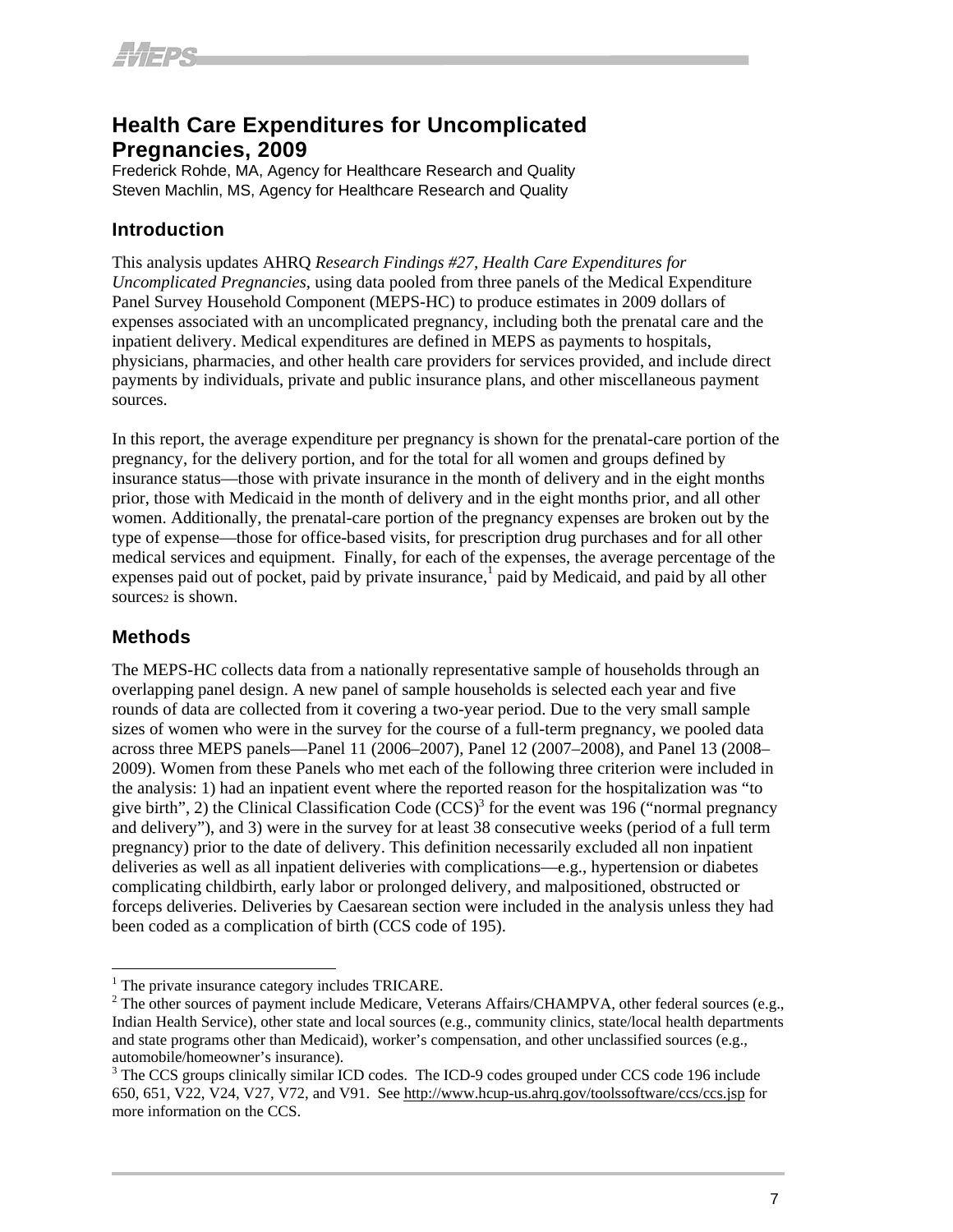The delivery expenditures are those associated with the woman's inpatient event and include payments both to the facility and to any separately billing doctors. Prenatal care expenditures were obtained by compiling the medical events from office-based visits, prescription drug purchases, hospital emergency room, outpatient and inpatient visits (excluding the inpatient visit for the delivery) and home health visits that linked to the normal pregnancy/delivery condition on the inpatient event. This method insured that the expenditures related to separate pregnancies by the same mother were accounted for separately, and that only the expenditures related to the pregnancy were included. For instance, a mother's purchases of a prenatal vitamin were included, but not her purchases of a diuretic if it linked to a separate condition (e.g., essential hypertension). Expenditures that linked to the pregnancy as well as a separate condition were included.

Using detailed information collected in MEPS about the type of insurance carried by each sample person in each month, the pregnancies were classified according to the type of insurance she carried in the month of delivery and in the eight months prior. A pregnancy was classified as privately insured if the woman had private insurance or Armed Forces–related coverage (TRICARE) for the entire period of the pregnancy and delivery. A pregnancy was classified as Medicaid insured if the woman had Medicaid for the entire period of the pregnancy and delivery. All other pregnancy/deliveries were classified as other and included those with no insurance or some mixture of insurance types during the pregnancy and delivery.

The MEPS longitudinal weights were used to produce the design-based estimates in this report over the reference period (2006–2009). The expenditures in 2006–2008 for the hospital-related events (inpatient, emergency room, and outpatient) were adjusted to 2009 dollars using either the Producer Price Index (for the hospital-related events: e.g., emergency room, inpatient, outpatient) or the Consumer Price Index (for the non hospital-related events: e.g., office-based visits, prescription drug purchases, home health visits). All differences discussed in the text are statistically significant at the .05 level.

# **Highlights**

- The average expense (in 2009 dollars) for an uncomplicated pregnancy in 2006–2009 was \$9,705.
- Averaging \$7,873, the delivery accounted for the vast majority of the pregnancy-related expense.
- The average expense for pregnancy (overall as well as for the prenatal care and delivery portions of the pregnancy) was higher for women with private insurance compared to those on Medicaid.
- The percentage of expenses paid by private insurance was lower than the percentage paid by Medicaid; therefore, the privately insured paid a higher percentage out of pocket.

# **Findings**

Table 1 shows selected characteristics of women with normal pregnancies in 2006–2009. Comparable to the panels used in Research Findings #27, more than half (55 percent) were ages 25–34, two-thirds (66 percent) were non-Hispanic other (mainly white), two-thirds (67 percent) were married, and more than a quarter (28 percent) were living below the federal poverty line. Privately insured women, compared to those on Medicaid, were more likely to be ages 25–34 (62 verses 41 percent), more likely to be non-Hispanic other (80 versus 41 percent), more likely to be married (88 versus 27 percent), and much less likely to be living in poverty (4 versus 69 percent).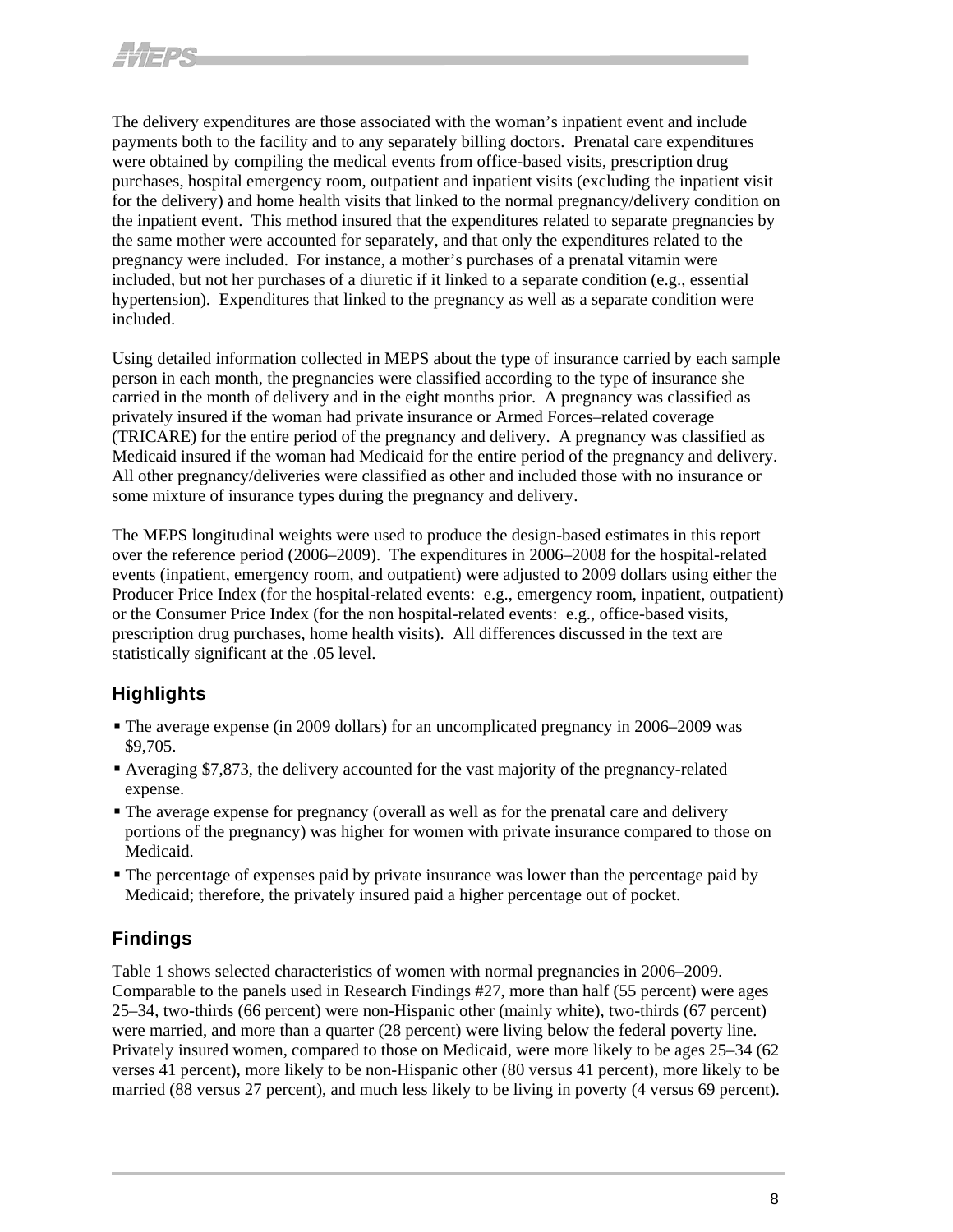|                       | <b>Overall</b> |     | <b>Privately</b><br>insured |        | <b>Medicaid</b> |        |  |  |  |
|-----------------------|----------------|-----|-----------------------------|--------|-----------------|--------|--|--|--|
|                       | Percentage SE  |     | Percentage SE               |        | Percentage SE   |        |  |  |  |
|                       |                |     | Overall                     |        |                 |        |  |  |  |
| Overall               | 100.0          | 0.0 | 100.0                       | 0.0    | 100.0           | 0.0    |  |  |  |
|                       |                |     | Age category                |        |                 |        |  |  |  |
| $<$ 25                | 30.2           | 2.3 | 16.4                        | 2.7    | 55.7            | 5.3    |  |  |  |
| $25 - 34$             | 55.3           | 2.4 | 62.0                        | 3.4    | 40.7            | 5.2    |  |  |  |
| $35+$                 | 14.5           | 1.9 | 21.6                        | 3.2    | 3.6             | $1.6*$ |  |  |  |
|                       |                |     | <b>Race/ethnicity</b>       |        |                 |        |  |  |  |
| Hispanic              | 20.2           | 2.0 | 12.4                        | 2.2    | 28.5            | 4.5    |  |  |  |
| Non-Hispanic black    | 13.3           | 1.6 | 7.7                         | 1.7    | 30.1            | 5.0    |  |  |  |
| Non-Hispanic other    | 66.4           | 2.5 | 79.9                        | 2.7    | 41.3            | 5.6    |  |  |  |
| <b>Marital status</b> |                |     |                             |        |                 |        |  |  |  |
| Married               | 66.9           | 2.4 | 88.1                        | 2.1    | 26.7            | 5.0    |  |  |  |
| Not married           | 33.1           | 2.4 | 11.9                        | 2.1    | 73.3            | - 5.0  |  |  |  |
|                       |                |     | <b>Poverty status</b>       |        |                 |        |  |  |  |
| <100% FPL             | 27.9           | 2.4 | 3.7                         | $1.2*$ | 69.3            | 5.4    |  |  |  |
| 100%+ FPL<br>$- - -$  | 72.1           | 2.4 | 96.3                        | 1.2    | 30.7            | 5.4    |  |  |  |

#### **Table 1. Characteristics of women with uncomplicated pregnancy by insurance status**

```
*RSE < .3
```
Table 2 shows the percentage with expenses and the average (mean and median) expense (in 2009 dollars) for an uncomplicated pregnancy during 2006–2009. All of the pregnancies (100 percent) had an expense for either the prenatal care or the delivery, and the mean expense was \$9,705, but half of the pregnancies were under roughly \$8,170 (median). Ninety-eight percent of the pregnancies had prenatal-care expenses and, among those with expenses the mean was \$2,711. About 90 percent had delivery expenses, and among them the mean was \$7,873. Compared to those on Medicaid, the expenses of the privately insured were about \$1,100 higher for the prenatal care (\$3,353 versus \$2,230) and over \$3,200 higher for the delivery (\$9,549 versus \$6,333).

#### **Table 2. Average expense (in 2009 dollars) for uncomplicated pregnancy, by insurance status**

|                          | <b>Total</b>    |           | <b>Delivery</b>          |           |                 |           |  |  |  |
|--------------------------|-----------------|-----------|--------------------------|-----------|-----------------|-----------|--|--|--|
|                          | <b>Estimate</b> | <b>SE</b> | <b>Estimate</b>          | <b>SE</b> | <b>Estimate</b> | <b>SE</b> |  |  |  |
|                          |                 |           | Overall                  |           |                 |           |  |  |  |
| Percentage with expenses | 100.0           | 0.0       | 97.5                     | 1.0       | 89.7            | 1.4       |  |  |  |
| Conditional mean         | 9.705           | 331       | 2.711                    | 172       | 7.873           | 286       |  |  |  |
| Conditional median       | 8.170           | 309       | 1.397                    | 102       | 6.789           | 216       |  |  |  |
|                          |                 |           | <b>Privately insured</b> |           |                 |           |  |  |  |
| Percentage with expenses | 100.0           | 0.0       | 97.0                     | 1.6       | 91.1            | 1.9       |  |  |  |
| Conditional mean         | 11,955          | 532       | 3,353                    | 262       | 9,549           | 447       |  |  |  |
| Conditional median       | 10.186          | 433       | 1,828                    | 225       | 8,235           | 271       |  |  |  |
| <b>Medicaid</b>          |                 |           |                          |           |                 |           |  |  |  |
| Percentage with expenses | 100.0           | 0.0       | 96.2                     | 2.5       | 85.7            | 3.7       |  |  |  |
| Conditional mean         | 7.574           | 479       | 2.230                    | 271       | 6.333           | 364       |  |  |  |
| Conditional median       | 6,250           | 465       | 1,362                    | 172       | 5,767           | 223       |  |  |  |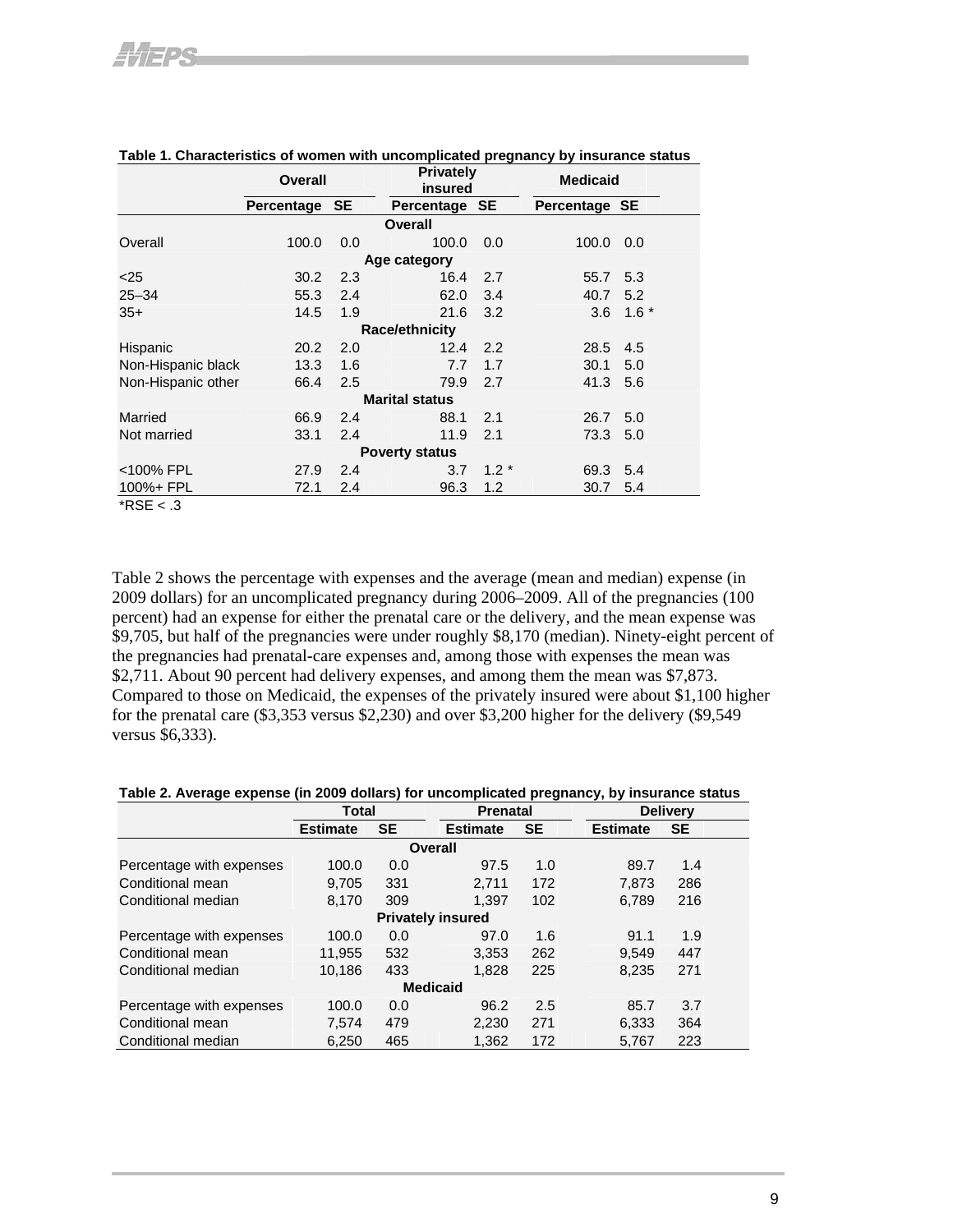Table 3 shows the average of the percent of the expenses paid by private insurance, by Medicaid, out of pocket, and by all other sources. Overall, on average about half (49.0 percent) of all pregnancy expenses were paid by private insurance, a third (32.5 percent) was paid by Medicaid, 7.6 percent was paid out of pocket, and the rest, 10.9 percent, was paid by other sources. Women with private insurance on average paid 9.6 percent of the overall pregnancy expenses out of pocket (17.2 percent of the prenatal care expenses and 9.8 percent of the delivery expenses), while their private insurance paid 84.8 percent (76.9 percent of prenatal care and 85.4 percent of the delivery). Women on Medicaid paid less out of pocket (0.6 percent overall, 2.1 percent of the prenatal care and 0.4 percent of the delivery) and Medicaid paid a larger share of the expenses (89.2 percent overall, 87.7 and 90.2 percent for the prenatal care and delivery, respectively).

| Table 3. Mean percentage of expenditures by source of payment, overall and by insurance<br>status |              |                 |                 |
|---------------------------------------------------------------------------------------------------|--------------|-----------------|-----------------|
|                                                                                                   | <b>Total</b> | <b>Dranatal</b> | <b>Delivery</b> |

|                                      | <b>Total</b>       |     | <b>Delivery</b>          |           |                              |  |  |  |  |  |
|--------------------------------------|--------------------|-----|--------------------------|-----------|------------------------------|--|--|--|--|--|
|                                      | <b>Estimate SE</b> |     | <b>Estimate</b>          | <b>SE</b> | <b>SE</b><br><b>Estimate</b> |  |  |  |  |  |
| Overall                              |                    |     |                          |           |                              |  |  |  |  |  |
| Percentage paid by private insurance | 49.0               | 2.3 | 43.9                     | 2.5       | 2.4<br>50.6                  |  |  |  |  |  |
| Percentage paid by Medicaid          | 32.5               | 2.3 | 31.0                     | 2.3       | 2.5<br>32.2                  |  |  |  |  |  |
| Percentage paid out of pocket        | 7.6                | 0.8 | 14.3                     | 1.4       | 0.9<br>7.2                   |  |  |  |  |  |
| Percentage paid by other source      | 10.9               | 1.2 | 10.8                     | 1.3       | 1.3<br>10.0                  |  |  |  |  |  |
|                                      |                    |     | <b>Privately insured</b> |           |                              |  |  |  |  |  |
| Percentage paid by private insurance | 84.8               | 1.4 | 76.9                     | 2.1       | 1.7<br>85.4                  |  |  |  |  |  |
| Percentage paid by Medicaid          | 0.0                | 0.0 | 0.0                      | 0.0       | 0.0<br>0.0                   |  |  |  |  |  |
| Percentage paid out of pocket        | 9.6                | 1.0 | 17.2                     | 1.7       | 9.8<br>1.4                   |  |  |  |  |  |
| Percentage paid by other source      | 5.6                | 1.3 | 5.9                      | 1.4       | 1.2<br>4.8                   |  |  |  |  |  |
| <b>Medicaid</b>                      |                    |     |                          |           |                              |  |  |  |  |  |
| Percentage paid by private insurance | 0.0                | 0.0 | 0.0                      | 0.0       | 0.0<br>0.0                   |  |  |  |  |  |
| Percentage paid by Medicaid          | 89.2               | 2.8 | 87.7                     | 2.7       | 90.2<br>3.3                  |  |  |  |  |  |
| Percentage paid out of pocket        | 0.6                | 0.2 | 2.1                      | 0.6       | $0.2*$<br>0.4                |  |  |  |  |  |
| Percentage paid by other source      | 10.2               | 2.8 | 10.2                     | 2.5       | $3.3*$<br>9.4                |  |  |  |  |  |

 $*$  RSE < .3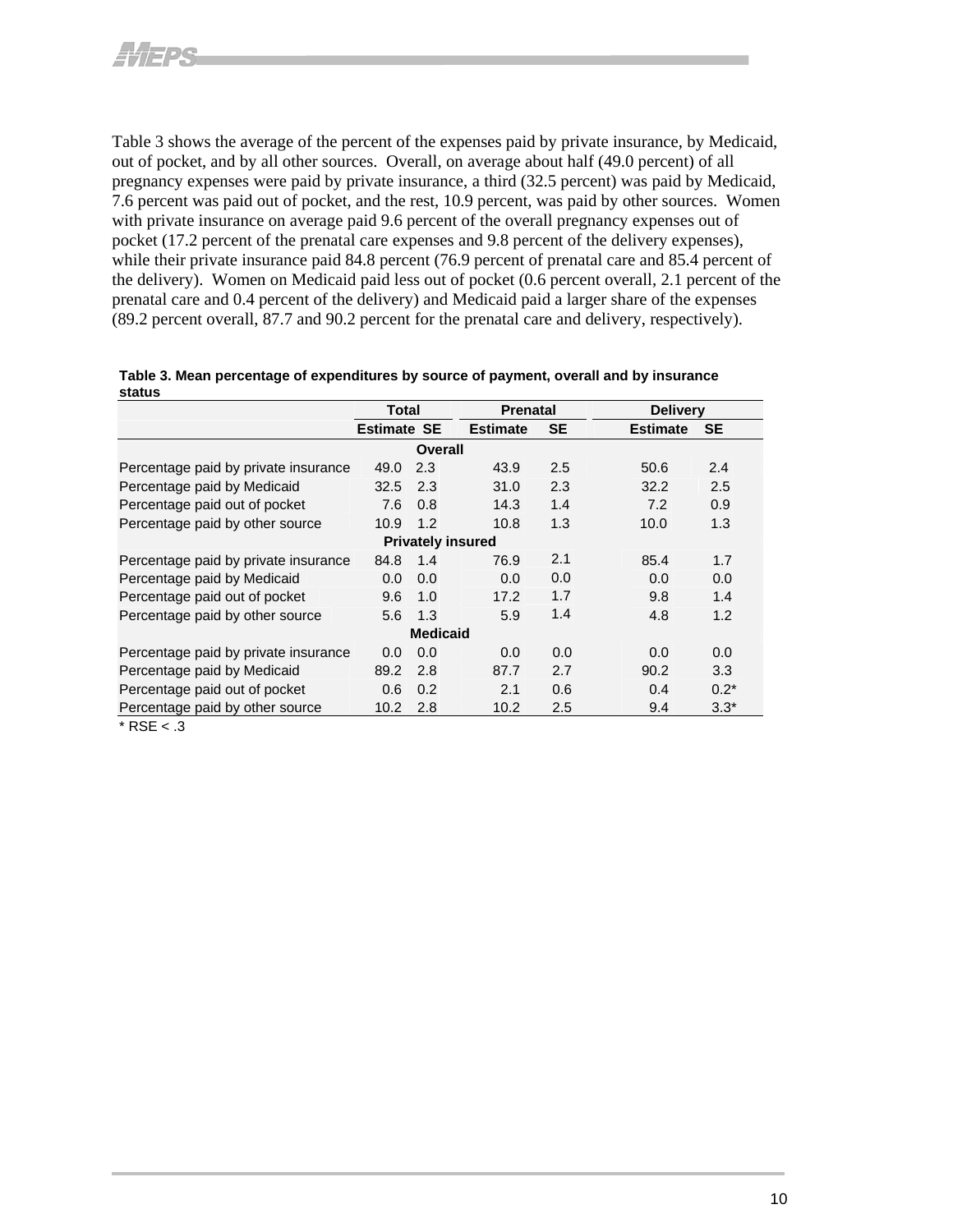Table 4 shows the average prenatal-care expenses for office-based visits, prescription drugs, and all other medical care. About 85 percent of the pregnancies had an office-based visit expense, and among them the mean was \$1,811. About half (53 percent) had prescription drug expenses, and the mean among them was \$358. Only 14 percent had other medical expenses (e.g., from emergency room, outpatient or inpatient visits or home health care), related to the prenatal care, and their mean expense was \$1,553. The average office-based visit expense was higher among the privately insured (\$2,403 versus \$1,216 for those on Medicaid); but the expenses for prescription drugs and other medical care were not statistically different between the three groups.

|                                                                            | <b>Office visits</b> |                | <b>Prescription drugs</b> |             | <b>Other</b>    |                |
|----------------------------------------------------------------------------|----------------------|----------------|---------------------------|-------------|-----------------|----------------|
|                                                                            | <b>Estimate</b>      | <b>SE</b>      | <b>Estimate</b>           | <b>SE</b>   | <b>Estimate</b> | <b>SE</b>      |
|                                                                            |                      |                | <b>Overall</b>            |             |                 |                |
| Percentage with expenses                                                   | 85                   | 1.8            | 53                        | 2.7         | 14              | 1.8            |
| Conditional mean (in 2009 dollars)                                         | 1,811                | 138.9          | 358                       | 75.4        | 1,553           | 444.5          |
| Conditional median (in 2009 dollars)                                       | 989                  | 111.8          | 57                        | 6.2         | 553             | 105            |
|                                                                            |                      |                | <b>Privately insured</b>  |             |                 |                |
| Percentage with expenses                                                   | 86                   | 2.6            | 52                        | 3.7         | 12              | 2.3            |
| Conditional mean (in 2009 dollars)<br>Conditional median (in 2009 dollars) | 2.403<br>1,379       | 217.3<br>151.8 | 358<br>60                 | 79.9<br>9.3 | 1.850<br>612    | 832.8*<br>99.7 |
|                                                                            |                      |                | <b>Medicaid</b>           |             |                 |                |
| Percentage with expenses                                                   | 78                   | 4.9            | 55                        | 5.4         | 15              | 3.9            |
| Conditional mean (in 2009 dollars)                                         | 1,216                | 135.7          | 550                       | $301.5*$    | 991             | $344.4*$       |
| Conditional median (in 2009 dollars)                                       | 914                  | 142.5          | 53                        | 10.2        | 304             | 40             |
|                                                                            |                      |                |                           |             |                 |                |

| Table 4. Average prenatal care expenses for office visits, prescription drugs, and other care, by insurance |  |
|-------------------------------------------------------------------------------------------------------------|--|
| status                                                                                                      |  |

 $RSE < .3$